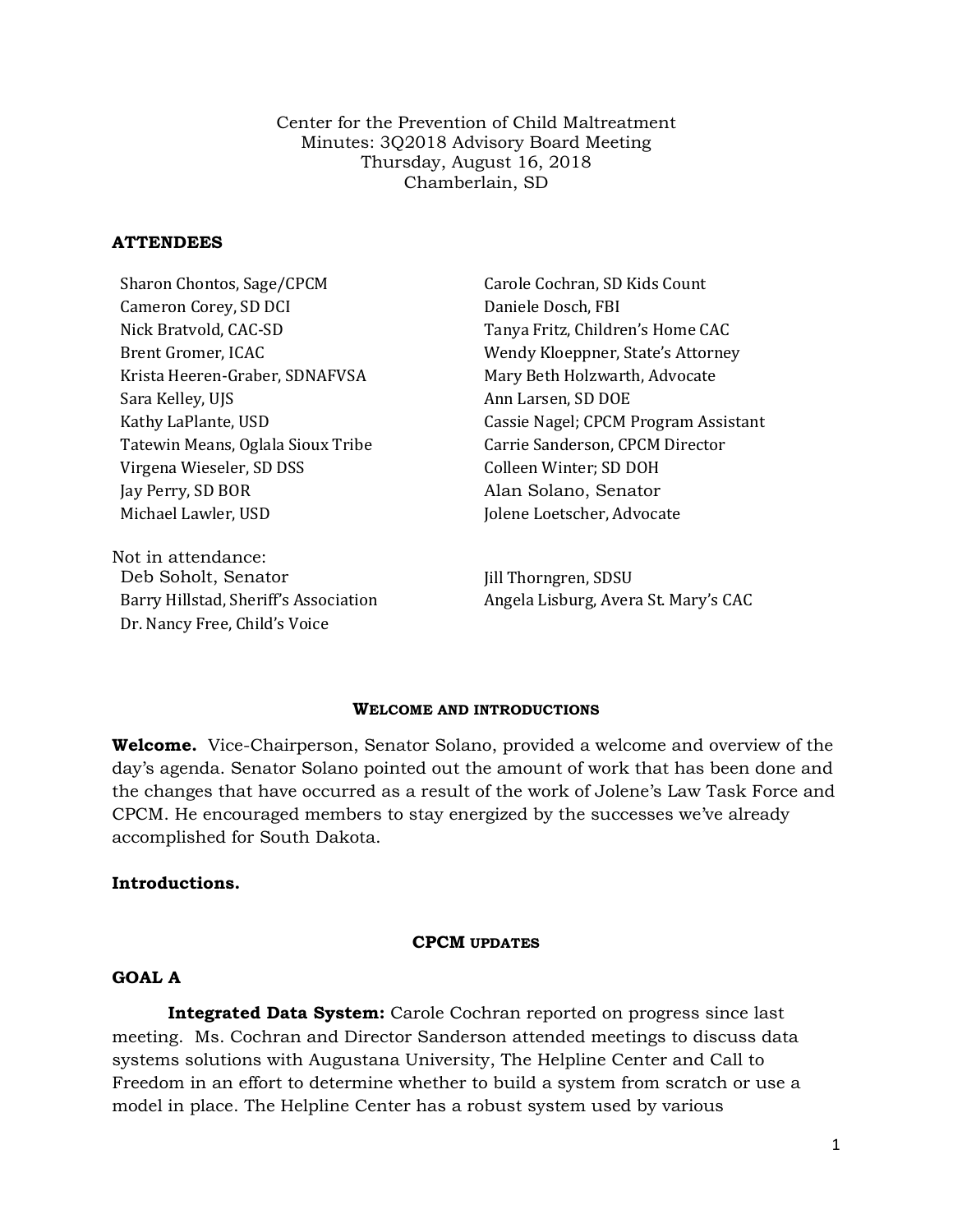organizations. Ms. Cochran met with a SD BIT representative regarding using GIS to pull together data in a visual format. Ms. Cochran mirrored Senator Solano's remarks about the progress made and discussed the benefit of capturing data for grant application and reporting. Senator Solano questioned whether there would be options to have a data system that collects the information from various sources prior to visualization. Ms. Cochran advised that there was a lot to consider and MOUs would need to be in place but she thought Open Lattice could provide a system linking DSS, UJS and CAC data. Director Sanderson pointed out that the Sioux Falls County Jail system was looking at historical data and usage but was not a live, case-management type usage. A system solution should be able to accommodate both reactive and proactive data input. Senator Solano expressed interest in hearing more about the progress of the Sioux Falls System. Nick Bratvold suggested that Project Harmony out of Omaha may also be a good resource.

**Tribal Consortium:** Ms. Cochran, Kathy LaPlante and Director Sanderson met with representatives from Juvenile Detention Alternatives Initiative (JDAI), a statewide program. The Tribal Consortium planning group is looking to merge with the JDIA group. Ms. LaPlante has consolidated a draft of programs available to the Tribal nations. The next step is to engage with Tribal leaders and representative at a statewide planning meeting on September 19, 2018.

*Note: After the Advisory Board meeting, the September 19, 2018, meeting was postponed until December 12, 2018.*

# **GOAL B**

**B**.**4 Pediatric Sexual Assault Exam Kits**. Colleen Winter reported the Department of Health (DOH) is anticipating 6-8 weeks for production on kits and is expecting to have them in October with training scheduled to be done during the conference. Two hundred and fifty kits have been order and a plan is in place for distribution to the county ERs and hospitals and sheriff's office. DOH will continue developing evaluation processes. Ms. Winter expressed her thanks to Dr. Free for all her work on this program. The group discussed ERs that do not have adult sexual assault kits and the prosecution process if a kit is not available or is expired. Ms. Cochran offered that this is example of where data collection can be utilized to improve processes by determining how kits are being used and where gaps exist. Wendy Kloeppner suggested that it would helpful to have written procedures available to ERs that don't have a kit available or use them enough to justify having them on hand.

**B. 2 ACEs** – Tanya Fritz reported on the ACEs and Resiliency Fellows. A phone conference is scheduled monthly for the cohort of Fellows. The program is challenged with keeping Fellows motivated and accountable for reporting back on training. Funding would be helpful to provide stipends and reimbursement incentive for the Fellows time and efforts. Presenter training is scheduled for October  $5<sup>th</sup>$  as part of the Fall conference. Ms. Fritz will attend a national ACEs conference in San Francisco in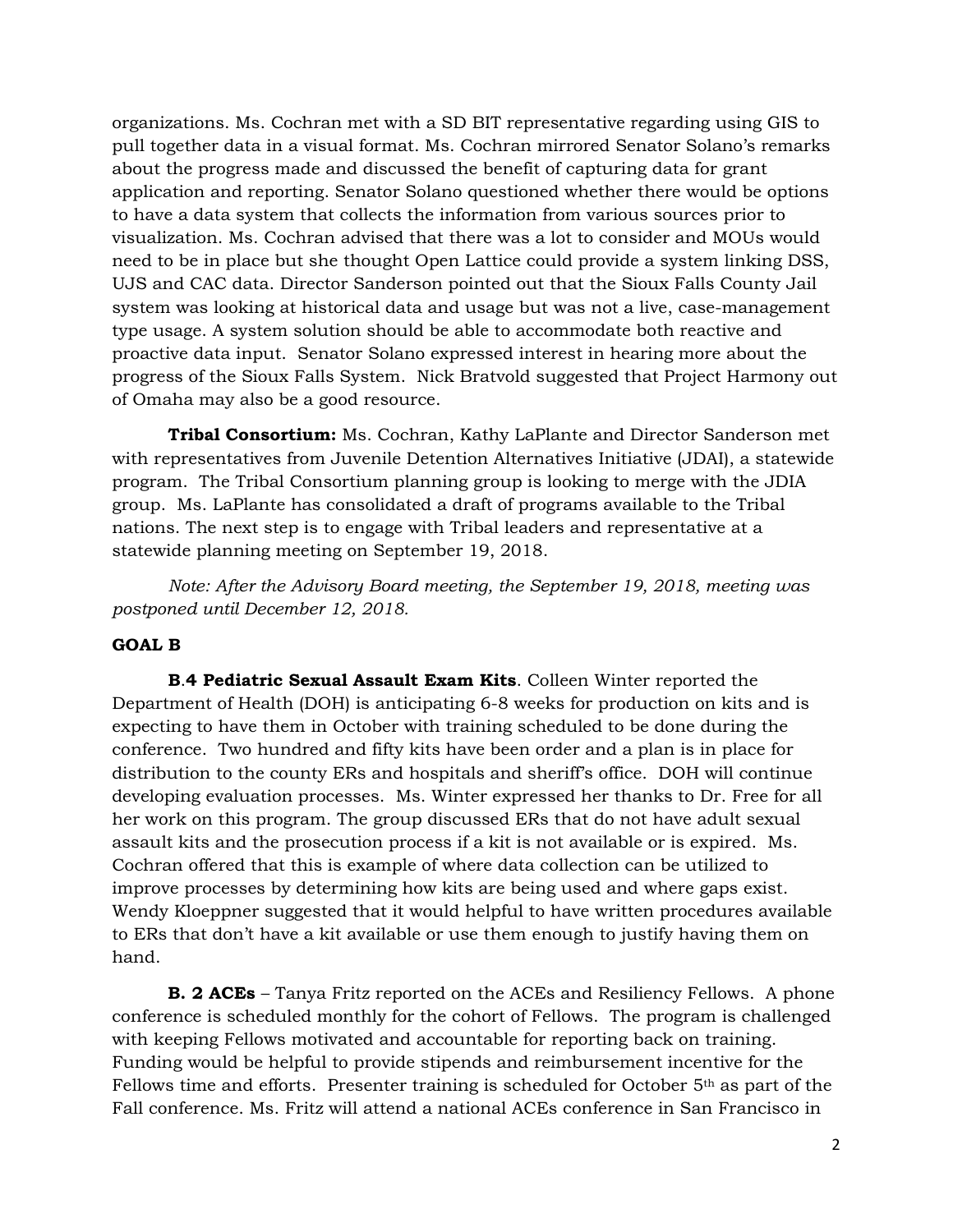October. CPCM is writing ACEs Fellow support into most grant requests in an effort to build stipend ability.

Through the program, Fellows have trained roughly 2500 people in 112 training in the past 6 months. The majority of trainings have been done through CHS employees. The justice system has expressed interest in offering training within prison systems and for both staff and youth in juvenile systems. Schools are presenting a lot of questions about how to be trauma informed. Rapid City is starting a 3-year initiative to be a trauma informed school. Senator Solano asked about the medical community's response. Following national trends where the medical community tends to be the last to adopt.

Data tracking has been an ongoing challenge. The cohort is trying to find an efficient tracking system as they are currently using too many systems for communication and file sharing. Ms. Fritz explained the Community Tracker map which is publically available through the ACEs Connection website. File sharing and scheduling is managed internally through Basecamp. Written surveys have been used for attendee feedback but few have been returned so an online survey has been developed along with a second survey for Fellows to provide feedback on support effort.

# **GOAL C**

**Court Improvement Program (CIP) Green Book:** Sara Kelly reported that the CIP committee is developing a manual for use by anyone involved in the response to child maltreatment. The goal was to have it printed and ready by the October conference. The committee is still hopeful though it seems unlikely they will reach that deadline. The manual will shared widely once developed.

Ms. Kelly and Director Sanderson joined a team from South Dakota to participate in the annual Children's Bureau State Team Planning Meeting. The meeting was intended as an initial step in reshaping child welfare in the United States to focus on primary prevention of child maltreatment, strengthening families, and preventing unnecessary removals. Ms. Kelly and Ms. Sanderson also had the opportunity to visit South Dakota Congressional offices to discuss child maltreatment prevention and response efforts in South Dakota. Attendees were given an opportunity for table talk regarding proactive services and community partnership to strengthen and support families. Ms. Kelly reported that another focus of the conference was to start changing mindset of how did families get to a point where they are in need of intervention, similar to the one of the goals of the ACEs and Resiliency Program of moving from asking "what's wrong with you" to "what happened to you." The South Dakota team focused on the Know, Response, Prevent framework. Data collections was identified as a large need and gap in services, specifically determining solutions to measure long term change.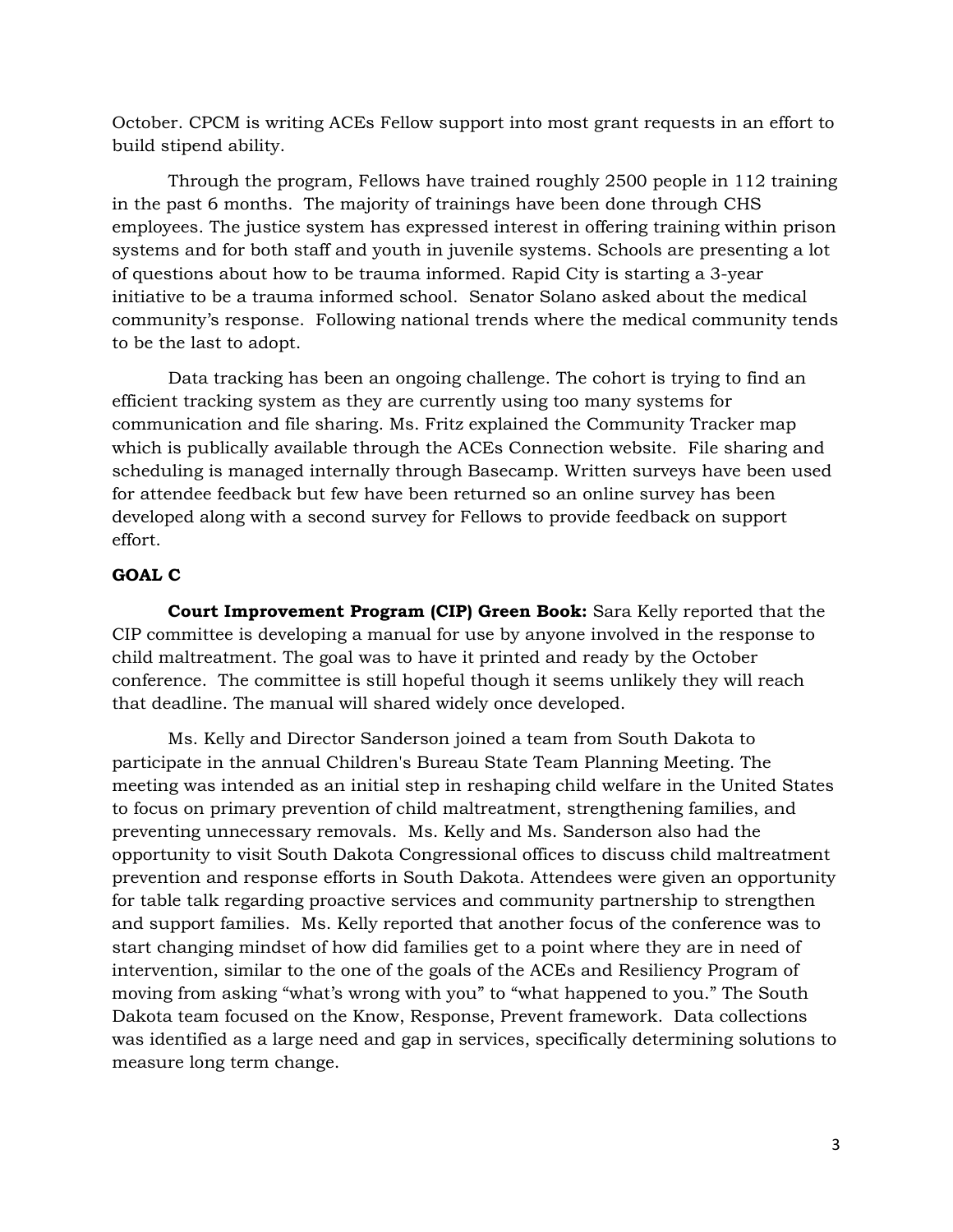Virgena Wieseler reported that the Family First Prevention Act (Feb 2018) has put a lot of pressure on the Department of Social Services to report back on services and prevention efforts. There is a lot of good stuff in the FFPA but no additional funding and guidance is slow coming. DSS is struggling with how to move funds to the front end and focus on prevention when response numbers are increasing. Director Sanderson added that community support of social services is essential. Sage Project Consultants is working within the Sioux Falls community on strategic planning and linking that work with CPCM. The board discussed the perception of federal government pushing through the state and county into the community and agreed that there needs to be a spirit of partnership and highlighting the importance of CPCM. Ms. Wieseler thought DSS would know more after first of the year and will provide updates at 1st and 2nd quarter 2019 board meetings.

# **GOAL D**

**D.2 REACH update.** Cameron Corey gave an update on the REACH Team and invited everyone to an open house next Tuesday to celebrate their one year anniversary at the clinic location. Mr. Corey provided a report on the patients served through June, noting that there were some cancellations due to weather or when a forensic interviewer or medical provider was unavailable due to court appearances. The clinic served 131 children:

- Gender: 84 female, 47 male;
- Race: 83 Caucasian or multi-racial, 46 Native American, 2 African American;
- Reason for referal: 99 for sexual abuse, 30 for DEC, 35 for physical abuse, 23 for neglect, 24 for witness to violence (patients may be referred for more than one reason);
- Age: 15 age 0-3 yrs, 19 age 3-6 yrs, 32 age 6-9 yrs, 27 age 9-12 yrs, 20 age 12-15 yrs and 18 age 15-18 yrs.

The clinic location in Watertown is open one day a week so acute cases still may go to Sioux Falls or Aberdeen. Families have saved over 250 hours of drive time to Sioux Falls. This same number of hours has been saved by MDT partners. Director Sanderson shared data compiled by EA Martin showing that 45.6% of rape victims in South Dakota are under the age of 18.

The REACH Team has developed Drug Endangered Children (DEC) protocols for working with NARC officers when REACH officers go onsite to any meth lab with children involved. The protocols have been used on two occasions. The REACH Team can focus on the exposure and child abuse while the NARC officers focus on the drug offenses. The REACH Team has partnered with the Nursing program in Watertown so that each student can come in as an intern for a full day of onsite education at the clinic.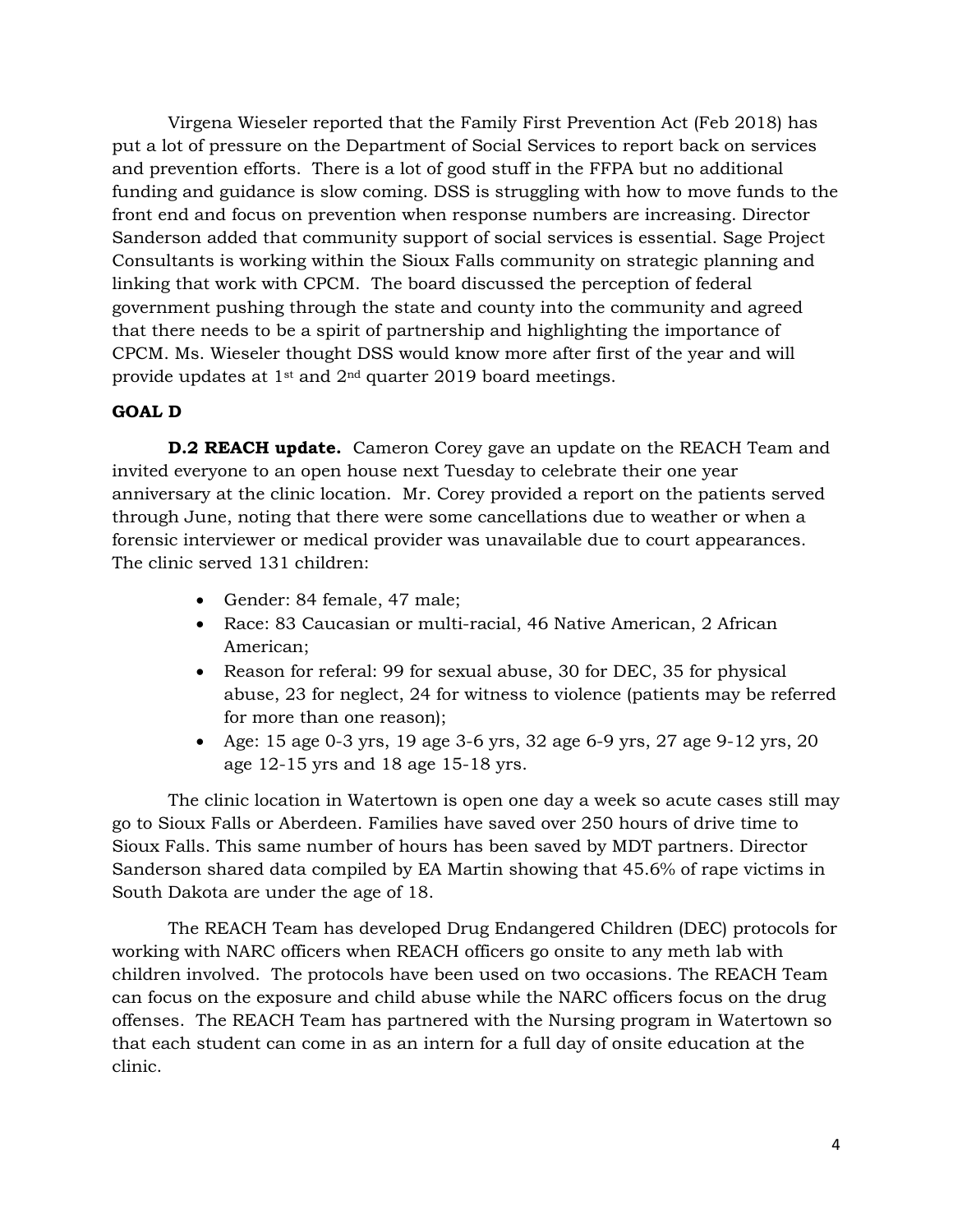Mr. Corey reported that Minnesotans are persistently trying to get into the clinic but so far the REACH Team has turned them down to focus on South Dakota kids and families. The Team has been contacted by other South Dakota jurisdictions with requests to review their cases and investigations. Several staff went to San Diego for training and are planning to attend additional training in Minneapolis.

Brett Gromer reported on the ICAC undercover sting operation during this year's Sturgis Rally using various internet applications. Investigators had 675 conversations and arrested seven individuals, six of whom were local residents. Mr. Gromer noted that the elimination of Backpage and Craigslist has fractured communication but their sting numbers did not go down as anticipated. Investigators did a tactical interview on the three suspects that agreed. Two of the three failed respective to hands-on offenses, one of whom disclosed an offense. Five more individuals will likely be charged as a result of the sting operation. Forty-seven men have been arrested over six years of this sting. ICAC has not seen a significant jump in online ads during the rally, most of which are links to porn sites. They believe most trafficking or prostitution at the Rally is done via word of mouth and largely on private property. Senator Solano suggest that perhaps there needs to be a wake-up call that trafficking is not just tied to the rally but happening locally, as evidenced by the local arrests. Danni Dosch suggested reaching out to Operation Cross Country about possible interest in being involved on the Federal level.

# **GOAL E**

**Curriculum Development:** Ann Larson reported on the progress of the curriculum development work group. Members were identified and invited from each state regental institutions to participate in a work group session on August  $2<sup>nd</sup>$  in Pierre. The group started by determining their focus and agreed to start with curriculum for teachers. They will start by researching what is currently being done then proceed to review accreditation requirements across all fields, checking codes/rules, and determining other states best practices. The work group will meet again in October during the conference.

### **GOAL F.**

**F.6 Conference update.** Sharon Chontos will provide an update later in the agenda.

### **BRANDING**

Sanderson presented the updated branding work done by Mud Mile, providing two wordmarks to the board for feedback with a goal to have clean branding in place for the October conference.

### **GRANTS**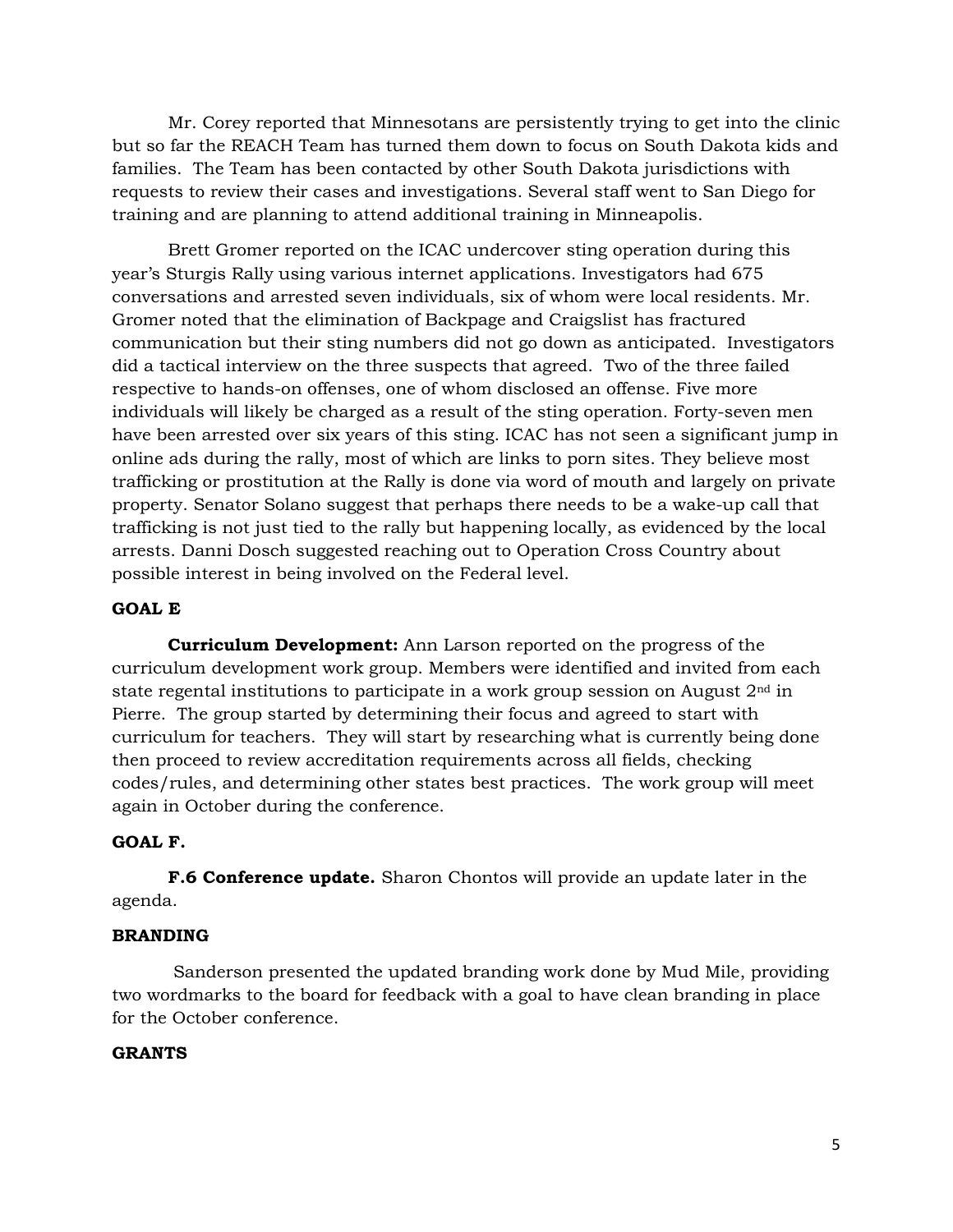Director Sanderson reported that CPCM has applied for over 10 grants in 15 months and received a significant amount of funding. Four grants were discussed in more detail. A grant application was submitted to establish support and infrastructure for a SD Sexual Assault Nurse Examiner (SANE) program through OVW. Director Sanderson shared that she is hopeful based on the questions received back from OVW. That application also led to conversations with SDSU and USD Nursing departments on a second grant. Ultimately it was decided not to submit a second grant application but conversations are ongoing.

Youth & Family Services in Rapid City applied for a grant with CPCM as a subawardee. Thanks to Ms. Wieseler for alerting us to this grant opportunity.

The third grant is the DSS Behavioral Health – SAMHSA State Response to Opioids. CPCM wrote under the USD School of Health Sciences for comprehensive health science professional education.

Finally, an application was submitted to Sioux Empire United Way (SEUW) for ACE Master Trainer and Presenter support within the four counties in the SEUW catch-basin.

#### **ADVOCATE SELECTION**

Director Sanderson reviewed the selection process and ByLaw guidance for the open Advocate positions on the board. Committee participants (Dosch, Fritz, Soholt, and Solano) met via phone on July 25, 2018. Ms. Fritz reported out the results of that committee meeting. The Board received applications from 16 highly qualified individuals. From that pool, the committee nominated three community advocates and two victim's advocates for approval. It was noted that all applicants were highly qualified which is why the additional positions were opened up. There will be additional opportunities for this pool of individuals to participate and engage in the work of CPCM.

The Board discussed the nomination process and whether the Tribal victim's advocate should be a Tribal member. Jolene Loetscher suggested that the nominating committee supply a one sheet bio on the nominees and give a two-week time period for the full board to review prior to acceptance. The discussed whether the bylaws need to further define the Tribal victim advocate position. Discussion was tabled while the bylaws were reviewed by Advisory Board members.

Discussion was resumed and the following options offered. The Board can do a review of bylaws with notice. An ad hoc committee would need to be created to review the language and make a recommendation then a special meeting would be called for the board to review and approve proposed amendments to the Bylaws. That special meeting could be designated as the Annual Meeting to review the slate of nominees for open positions. During that meeting, the Board would first approve Bylaws and then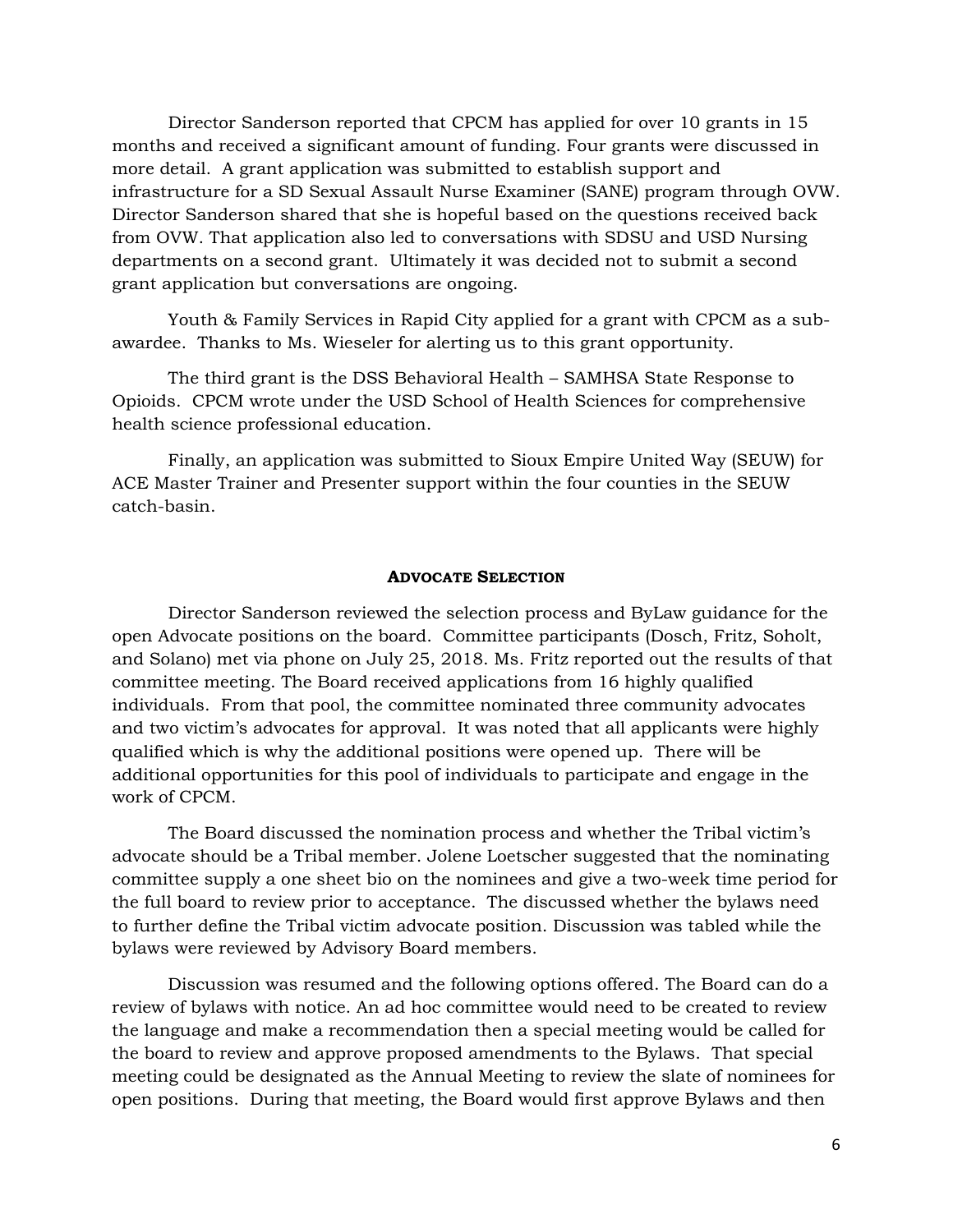review and approve the slate of nominations. Twenty day notice is required and the meeting does not need to be in person but would need a quorum of at least 16 members.

The other option offered is to move forward on the nominations without the By Law amendment. The Board can send back the current slate of nominees and ask the nominating committee to re-review based on the issues discussed today. Ms. Means asked and was approved to join nominating committee. The nominating committee members expressed their understanding of the charge to re-review the applicants and offer a new slate of nominees.

#### **FALL CONFERENCE UPDATE**

Sharon Chontos provided an update on the 18th Annual Community Response to Child Abuse Conference which will be held in Sioux Falls, SD on October 4-5, 2018. Governor Daugaard has confirmed he will speak during Thursday's lunch. Ms. Chontos explained the survey process which will use a combination of email blasts for electronic surveys and paper based session specific evaluations. We are investing in filming most of the sessions. Ms. Chontos asked the Board to consider how we can leverage the video presentations once they are available on the CPCM website. Ms. Means will assist with pushing out to Tribal law enforcement. Ms. Chontos suggested in-service utilization for education providers. Ms. Kelly suggested that having the ability to put a link to the CPCM site on their agency site would be ideal. Ms. Sanderson's informed the Board that CPCM is looking at options for web development to create a "members only" portal to house this type of material. Ms. Loetscher suggest a Vimeo playlist which also has a Video on Demand option. Call to Action: Register your staff and highlight the conference to your agency constituents. Think about how the filmed sessions can be useful for your agency.

#### **NEW ZEALAND COMPARATIVE COURSE STUDY**

CPCM Program Assistant Cassie Nagel presented a brief overview of her time in New Zealand earlier this summer, drawing parallels between the experience and outcomes of colonization for the indigenous people of New Zealand and the United States. The group followed up the presentation with discussion on cultural awareness training opportunities and needs. Sharon will pull together a new work plan based on the SAMSA grant and current environment of the state. Sharon suggested a committee made up of both board and non-board members, possibly tapping into the open board position applicants.

### **K-12 CURRICULUM DEVELOPMENT WORK GROUP**

Building off of the discussion last meeting of creating trauma informed communities, the curriculum work group discussed the SAMSA grant which CPCM recently applied for as a basis for the work plan for K-12 Curriculum development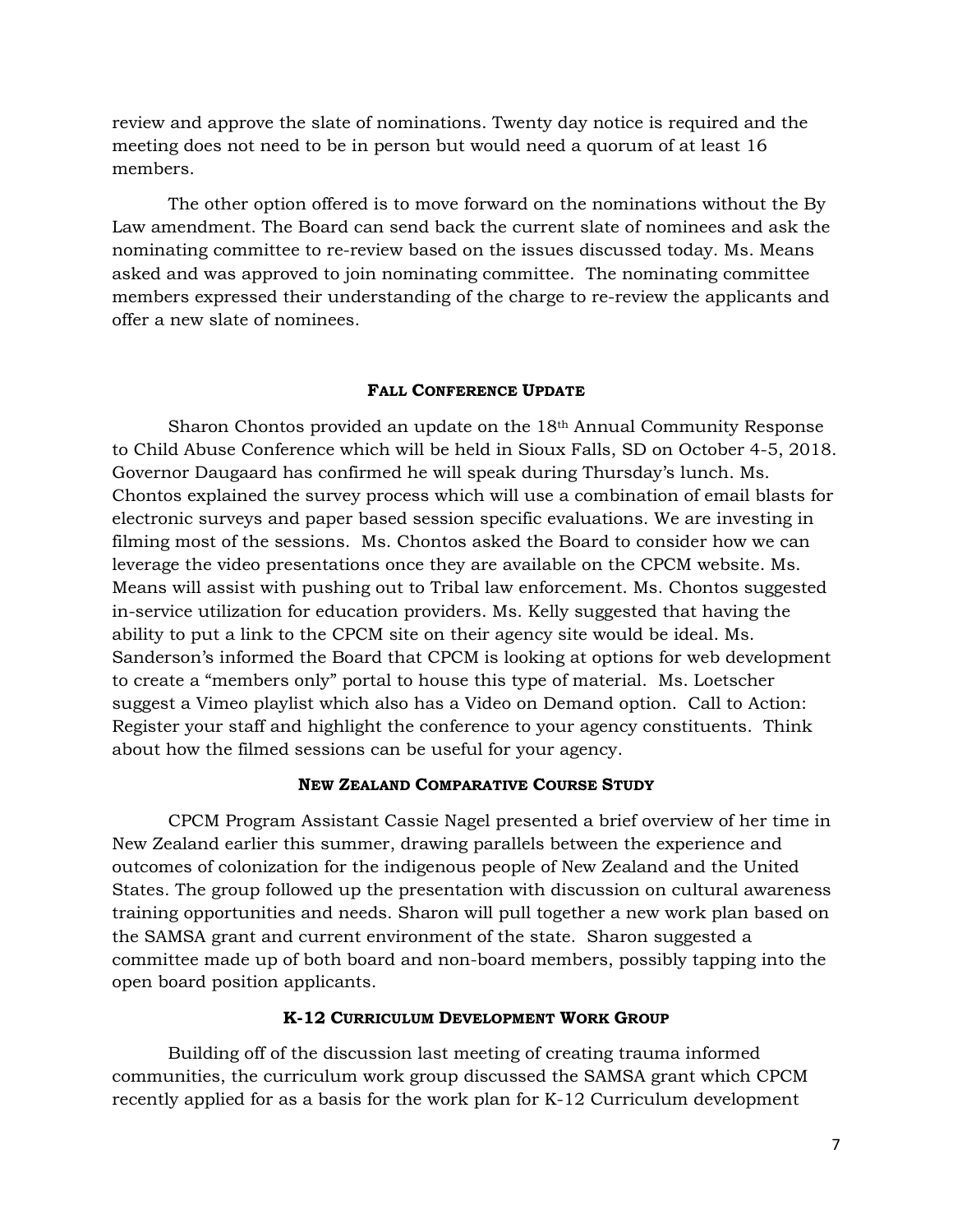covering objectives C.4, C.5, E.6 and E.7. Components of the amended work plan should mirror Project Aware. The group needs to pinpoint the audience for the Enough campaign training and may need to reconsider the online training portion which is not currently part of the proposed license purchase. We will also need to identify ACEs & Resiliency trainers in the pilot communities.

# **MDT EXPANSION WORK GROUP**

The MDT Work Group discussed the letter that will be going out to Tribal Nations, addressed the work plan and assigned duties/responsibilities. The concluded with a Brainstorming session on the process for training additional MDTs.

### **ENOUGH ABUSE CAMPAIGN**

Ms. Fritz gave an update on the Enough Abuse campaign. Minimal progress has been made but that has provided time to learn some lessons from the ACEs and Resiliency roll out. Funding has been identified and training will be scheduled in February. Initial training will accommodate up to 40 individuals. A formal announcement of the February training opportunity will be made during the conference. The K-12 curriculum pilot program progress will effect Enough as trainers will need to be identified in the specific pilot communities.

## **OPEN DISCUSSION**

The following items were addressed during the open discussion portion of the meeting:

Ms. Chontos addressed the statewide efforts that are intersecting. Rachel Oelmann (Sage) is working with Tiffany Wolfgang (DSS) on opioid funding which has a lot of ties to the CPCM work plan. Ms. Chontos also discussed the Sioux Falls Justice work and the work CPCM is doing with human trafficking. Ms. Dosch added that the Justice for Children's committee is working on putting the internet safety curriculum in a similar format to the online mandatory reporter training. Rapid City is providing trauma informed training to law enforcement through a grant received from the MacArthur Foundation. Ms. Dosch also mentioned that there is money available for increased advocacy within tribes and there may be some SD Service maps available through the state demographer.

Colleen Winter advised that the use of the YRBS has been discussed. DOH is getting geared up to present the survey again this coming school year and may reach out to the Board to communicate out to schools about the importance of the survey response rates to get a good sample. The survey is usually done during the Spring but Ms. Winter is hoping to get it out in the Fall to see if that gets better response results. She will know more by the next meeting.

Nick Bratvold brought up the MDT white paper he is working on, a draft of which was provided to the board, and asked for input.